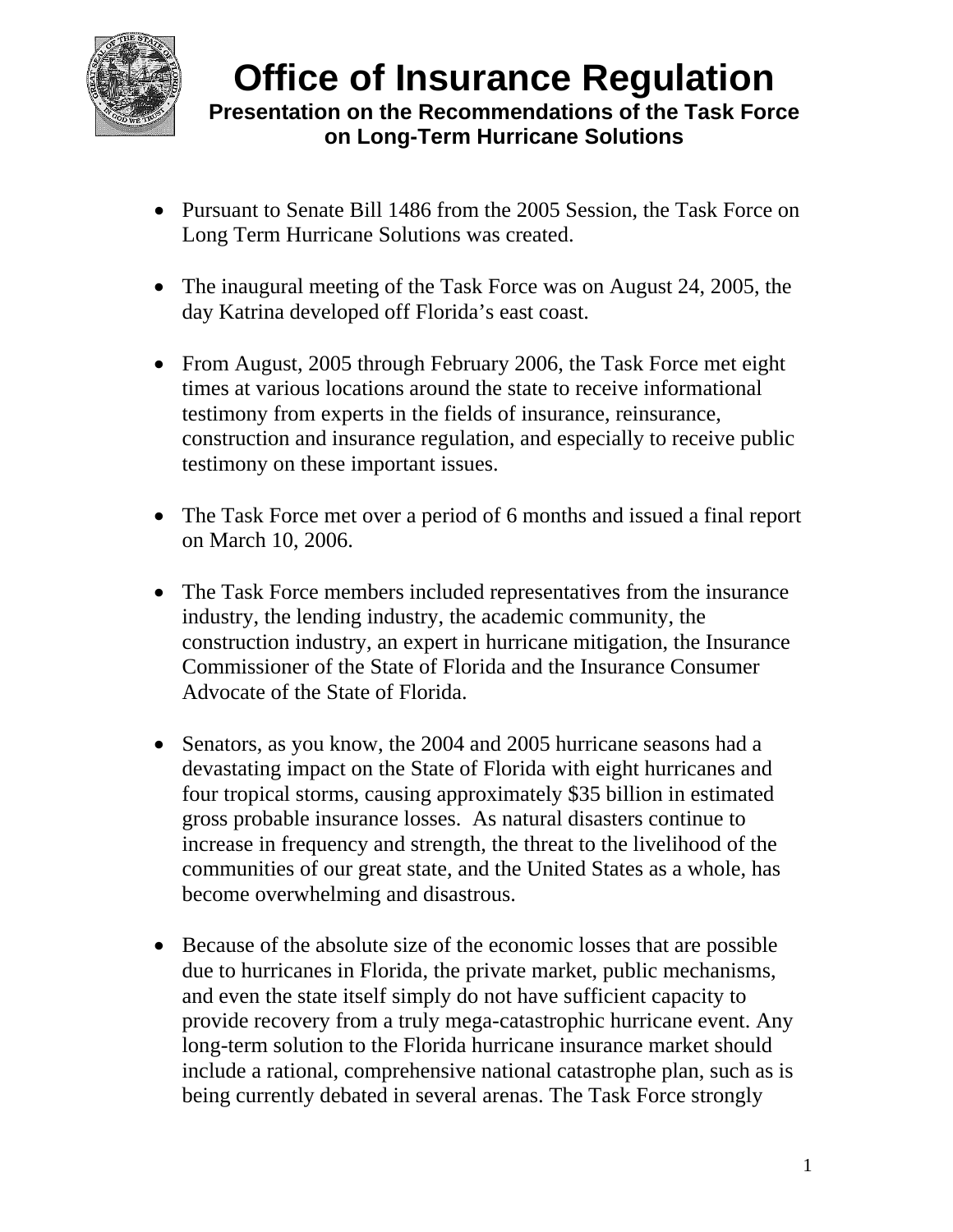

recommends that Florida's leadership continue to put forth significant efforts in this area for the sake of the continued sustainability of the Florida economy.

- Cabinet Resolution tomorrow
- **SB 1676 by Chairman Garcia**
- HB 541 by Chairman Ross
- Since the 2004 hurricane season, Florida insurers have infused approximately \$1 billion of new capital into the market. However, given the 2005 hurricane season and projections for future hurricane activity in Florida, it is recognized that without sufficient rate increases and other changes that provide greater pricing certainty in the property insurance marketplace (e.g., mitigation), it is likely that the Florida marketplace will suffer severe limitations on investor resources for continued recapitalization and have future limitations
- Attracting new capital to the Florida market will remain a critical priority for the foreseeable future, based on projections of current and future needs.
- The CAT Fund fulfilled its purpose in the face of the 2004 hurricane season, as well as the 2005 hurricane season. The stability and availability of capital in the CAT Fund has served as the cornerstone for market recovery and as the catalyst for attracting new companies and additional new capital to Florida. However, the combined losses and experience of the 2004-2005 hurricane seasons have strained the cash resources of the CAT Fund, as well as the resources of the voluntary market.
- To maintain and enhance the competitive conditions in the Florida private sector property insurance market, the Task Force recommends:
	- o Expanding the Office's monitoring and analysis of market conditions.
	- o Authorizing the Office to establish a streamlined rate filing process, publish a reasonable competitive rate of return model for investors, and publish trend factors to be used in rate filings.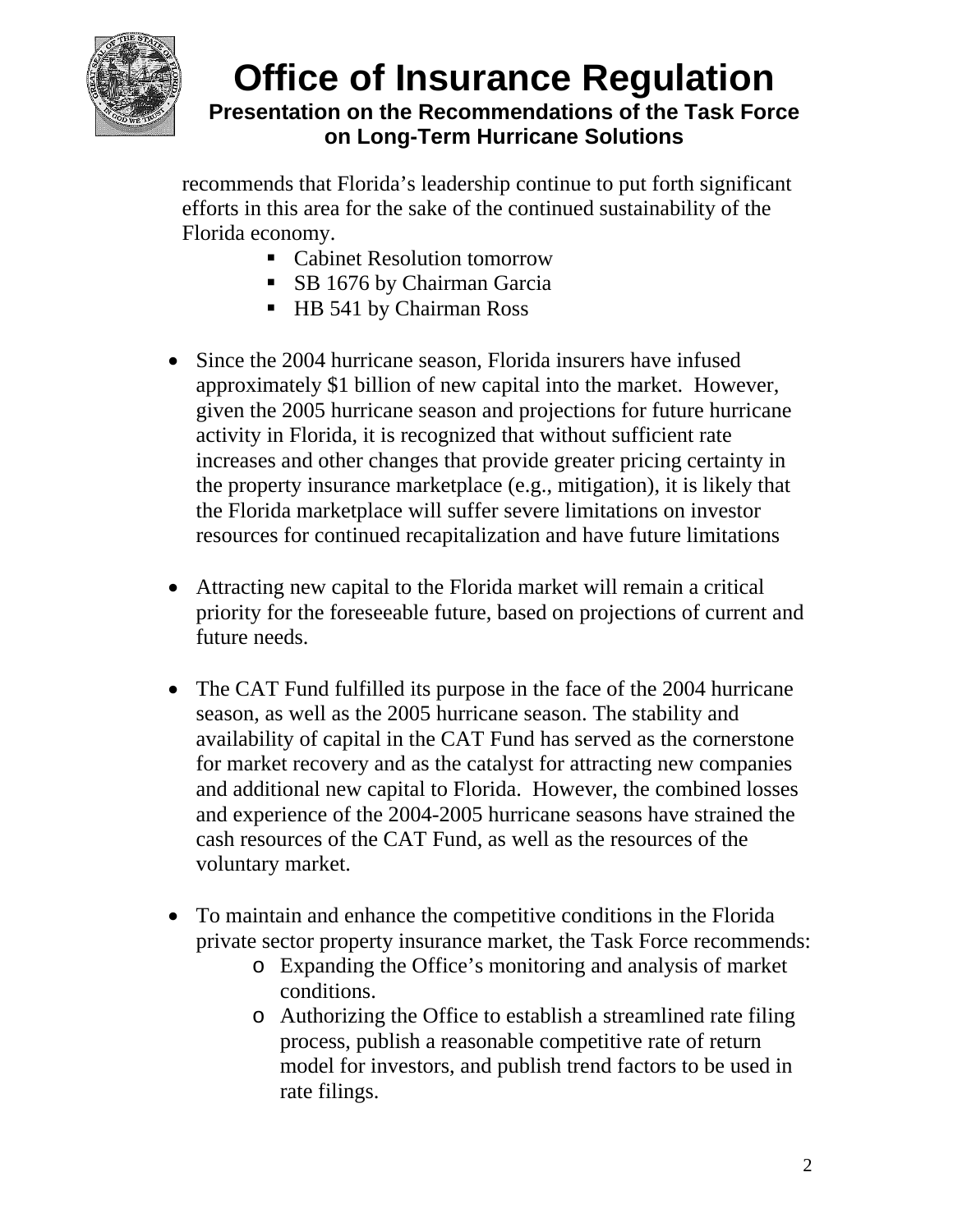

- o Implementing a streamlined rate filing process that permits insurers to use a manual rate that is actuarially derived for properties valued over \$1 million to permit competition with the surplus lines market.
- o Ensuring, through the Office's leadership position within the NAIC, that any arbitrary, artificial barriers to competition in the reinsurance market are removed without jeopardizing solvency. State leadership should develop closer working relationships with the global reinsurers.
- o Not amending the Florida Statutes to require insurers to write specific lines of business.
	- o Linking whether companies are able to write one line of business to being able to write other lines of business may be detrimental to market expansion and create an artificial barrier to capital entering the Florida insurance market.
- $\circ$  Amending Section 631.57(1)(a)2, Florida Statutes regarding FIGA to increase the cap for homeowners' dwelling claims to \$500,000.
- Regarding the CAT Fund, the Task Force recommends:
	- o Determining the viability of the CAT Fund and whether changes to trigger levels and/or exhaustion points are needed, including a determination of better ways to address multiple event years that would better fulfill the CAT Fund's mission.
	- o Building a rapid cash build-up into the CAT Fund's rate structure in order to replenish the cash depleted in 2004 and 2005, which may offset the need for post-storm assessments, albeit after an increase in rates initially.
	- o Amending the Florida Constitution to help protect the capital of the CAT Fund so that it is used specifically to pay hurricane claims and related expenses including mitigation funding, which is a statutory requirement (Section 215.555(7)(c), Florida Statutes, that requires the legislature to annually appropriate at least \$10 million, not to exceed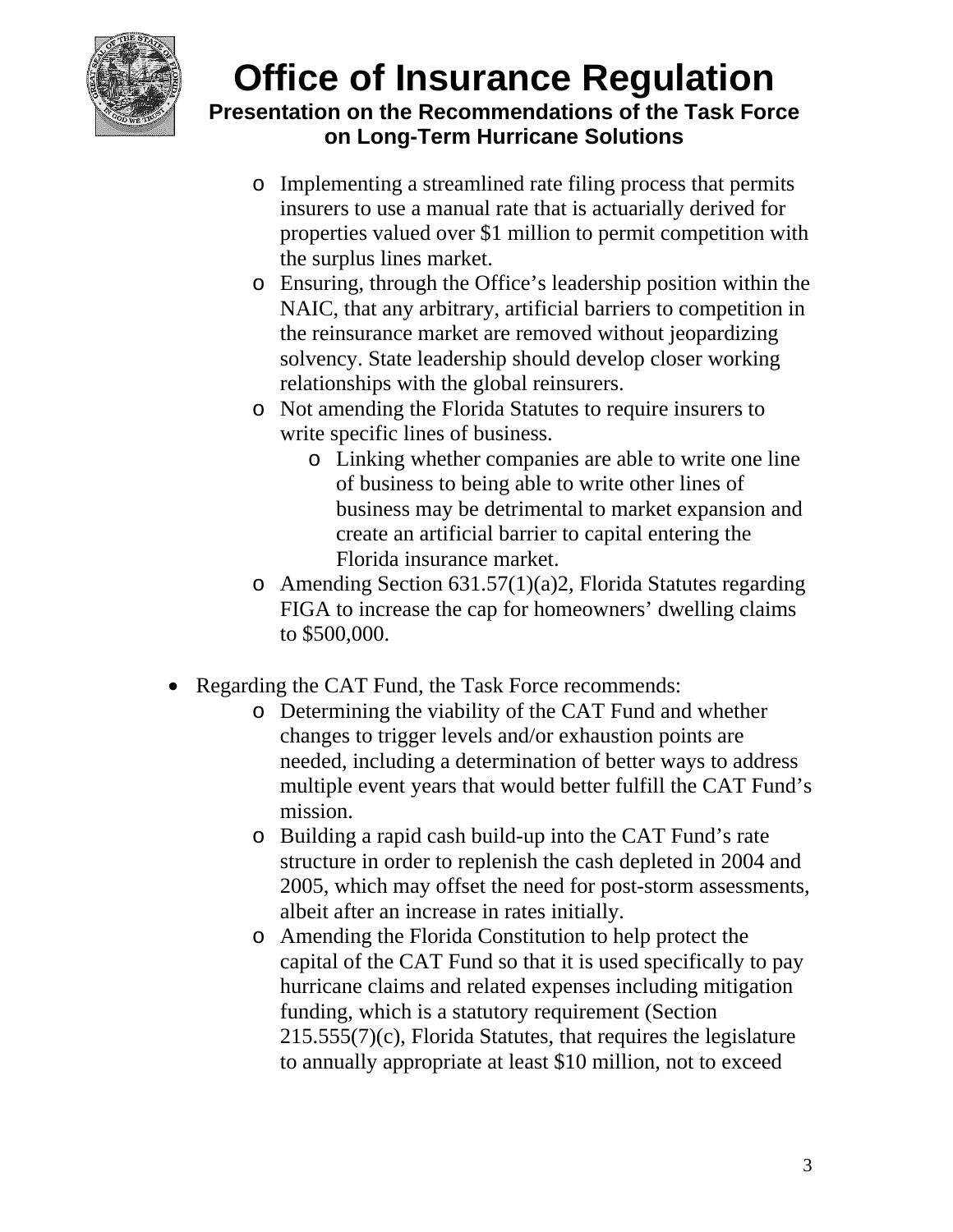

35% of the CAT Fund's investment income, for mitigation projects).

- o Exploring other methods for enhancing cash buildup of the CAT Fund.
- o Considering a public policy determination as to whether some of the increased sales tax revenues realized from poststorm recovery should be earmarked for the CAT Fund, mitigation activities, and public infrastructure.
- Regarding Citizens, the Task Force recommends:
	- o Amending Citizens' enabling statute to provide that eligibility for coverage with Citizens is limited to those properties with a structural value of less than \$1 million
		- o This is the case for the PLA account in the Citizens Plan of Operations
	- o Continuing to levy a seasonal occupancy surcharge of 5% for the HRA and 10% for PLA policies (for personal residential policies)
	- o Citizens continuing to limit coverage offered on mobile homes built prior to 1994 to Actual Cash Value. Citizens determining the feasibility of making available other policies with more restrictive coverage to allow more choices for insurance consumers placed into Citizens.
	- o Clarifying the statutory language governing Citizens' ratemaking process to clearly delineate that Citizens use the higher of the "Top 20" requirement and the "actuarially sound" requirement.
	- o Amending Section 627.351, F.S., to codify in law the ethics and conflict of interest provisions that were added to the Citizens' Plan of Operations and approved by the Office of Insurance Regulation.
	- o Requiring that the rates charged by Citizens include a capital accumulation component so that Citizens will develop a capital base similar to that required of insurers in the voluntary market in order to minimize future assessments.
	- o Implementing a pilot project to reduce the risk of loss for Citizens' policyholders with second homes or with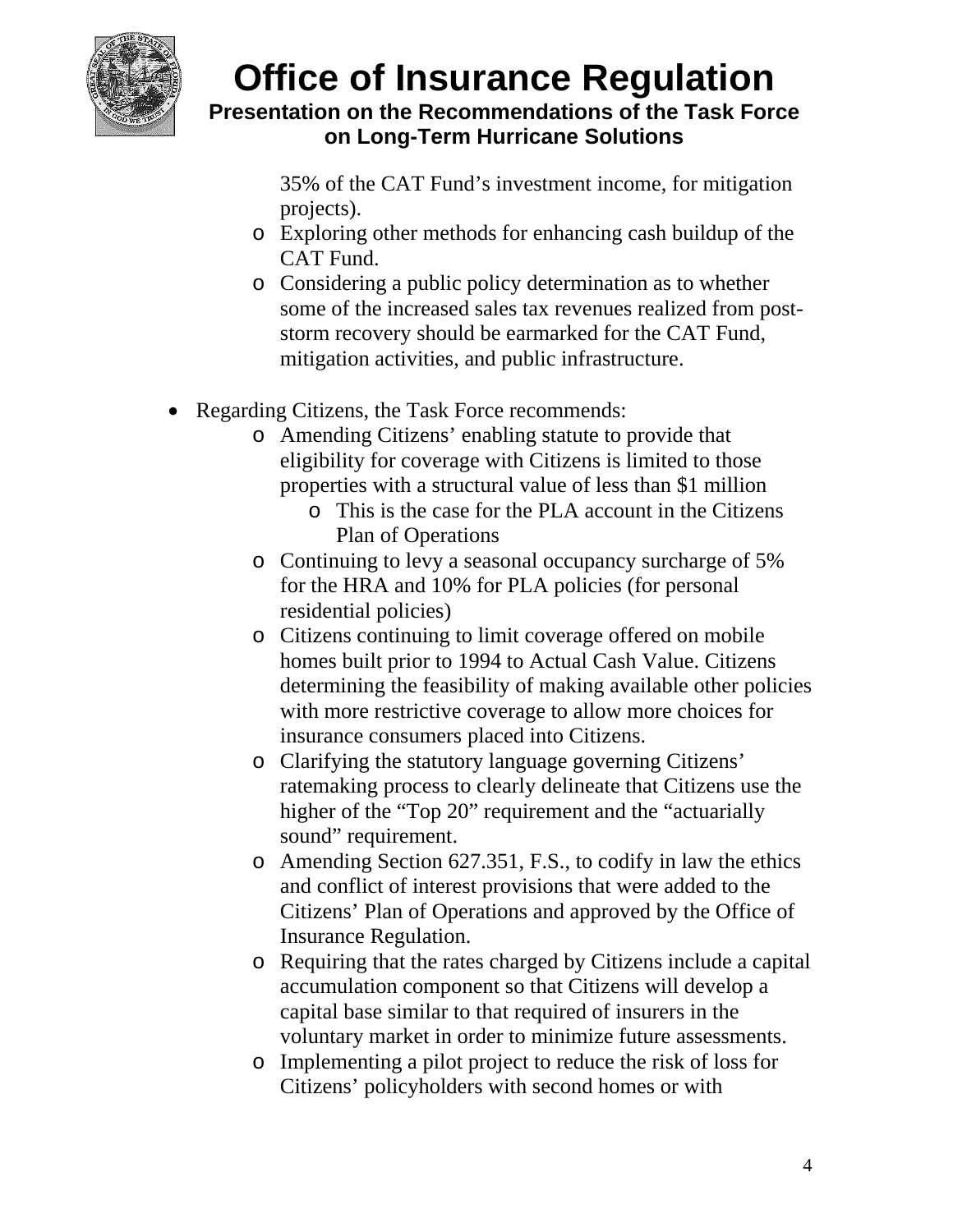

structures valued over \$500,000 in the wind borne debris area to make them more marketable in the voluntary market by limiting to a period of three years the amount of time an insured property may remain in Citizens without an additional surcharge if the property could be insured in the private market with additional investment in retrofitting those structures using mitigation hardening techniques.

- o Requiring Citizens to report twice a year on the effectiveness of the recently implemented revision to its take-out program.
- o Citizens continuing to aggressively market its bonus program to encourage depopulation activities in conjunction with the Office.
- o Obtaining statutory clarification to provide clarity in the law that Citizens is authorized to offer a myriad of bonuses approved by the Citizens' Board and the Office.
- o Earmarking the increased sales tax revenues realized from post-storm recovery for Citizens to decrease the likelihood of an assessment.
- o The OIR establishing an ongoing reporting structure highlighting claims-handling performance using metrics similar to those used in the Office's disaster reporting framework, e.g., number of claims filed in a period, number of days to adjust, and settle a claim, using recent audits such as the Auditor General's report, Citizens' internal audit, and the processes of the Office's Market Investigations Unit to establish the framework for reports.
- Regarding the designation of the Windpool area, the Task force recommends:
	- o Designing a systematic methodology for establishing Windpool areas.
	- o Suspending 2004 statutory changes to the arbitrary Windpool line and not permitting the line to be moved by operation of law.
	- o The Task force notes that there is industry opposition to shrinking the Windpool. Some parts of the industry advocate